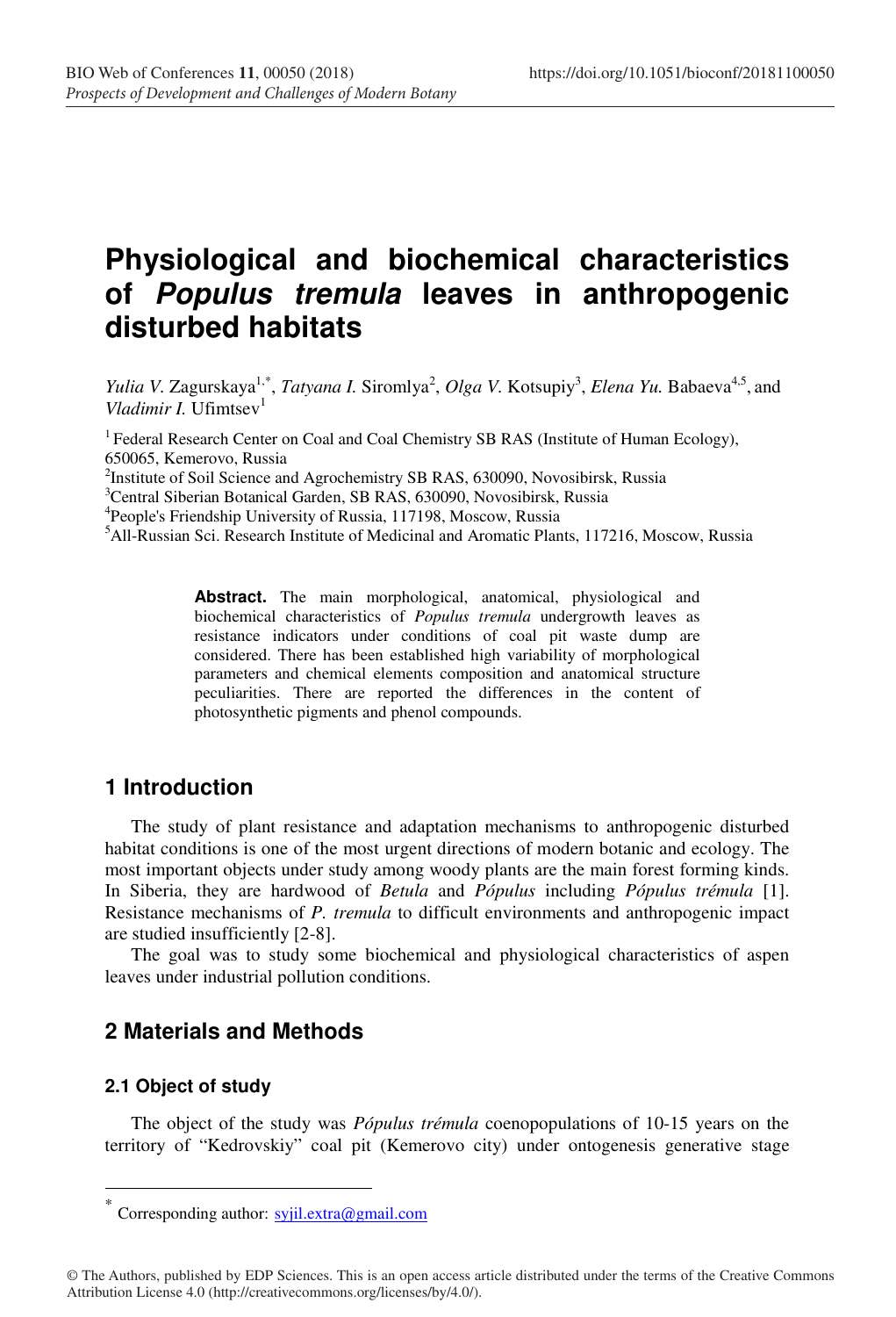(undergrowth). The samples of laminas were collected in the beginning of August 2015 from brachyblasts of different trees at 1.5-2 m height. The experiment plots were: 1) the territory with virgin soil layer without intensive transport stress (control); 2) the overgrowing dump of about 30 years (dump 1); 3) the aspen-reclamated dump of about 30 years with in 50 m from the dump bank of working pit (dump 2); 4) the technological road border on the coal pit territory with regular traffic of mining technical equipment and largesize diesel transport (road).

### **2.2 Physiological and Chemical methods**

The total water content in the leaves and extractive substances amount were determined by gravimetric method [9]. Linear parameters were measured with a ruler (SS 17435). The leaf square was calculated by carving method. Anatomic leaf structure was studied by the methodology reported in State Pharmakopoeia of the RF. XIII ed. (OFS 1.5.1.0003. 15) [9], LOMO Mikmed-1 microscope with AU-12 binoculars of 1.5x and 1.8x (ocular 10x, objective lens 10x, 20x and 40x) and MBC 10 binocular as well.

Photosynthetic pigments content was determined by spectrophotometric method [10- 12], phenol compounds composition and content - by HPLS method [13]. Chemical elements composition was defined after dry ashing by atomic-emission spectroscopy method and accuracy control on the standard samples. Variance analysis was carried out by Kruskal-Wallis method and correlation one - by Spearman method, critical level of p values was taken as 0.05. All data are given in terms of overdry matter.

## **3 Results**

The leaves of aspen brachyblasts were round-shaped (up to 50%) or egg-shaped (about 20%), there were rarely occurred elliptic (rhomb)-shaped, inversely egg-shaped or asymmetric ones; there were not revealed statistically significant differences in lamina shapes. The length (M/Min-Max:  $5.2/3.8-7.0$  cm), the width (4.9/3.5-6.5 cm) and the leaves square (23.3/18.8-31.8 см2) varied significantly but did not differ in depend on habitat either.

The studied samples had similar anatomical characteristics. The cells of abaxial and adaxial leaf epidermis had anfractuose walls. Stomatal apparatus is anomocytic type. Around stomata there was observed cuticle rugosity. Lamina edge was slightly wavy, nervation in mesophill was seen clearly and on the large veins there were occurred prismatic crystals of CaC2O4 (Fig. 1).





The total water content in the leaves from different habitats was within 51-59% that was comparable with the values for the most mesomorphic plants. With anthropogenic stress growing, the extractive substances content, probably, increased due to hydrophilic fraction compounds (Table 1).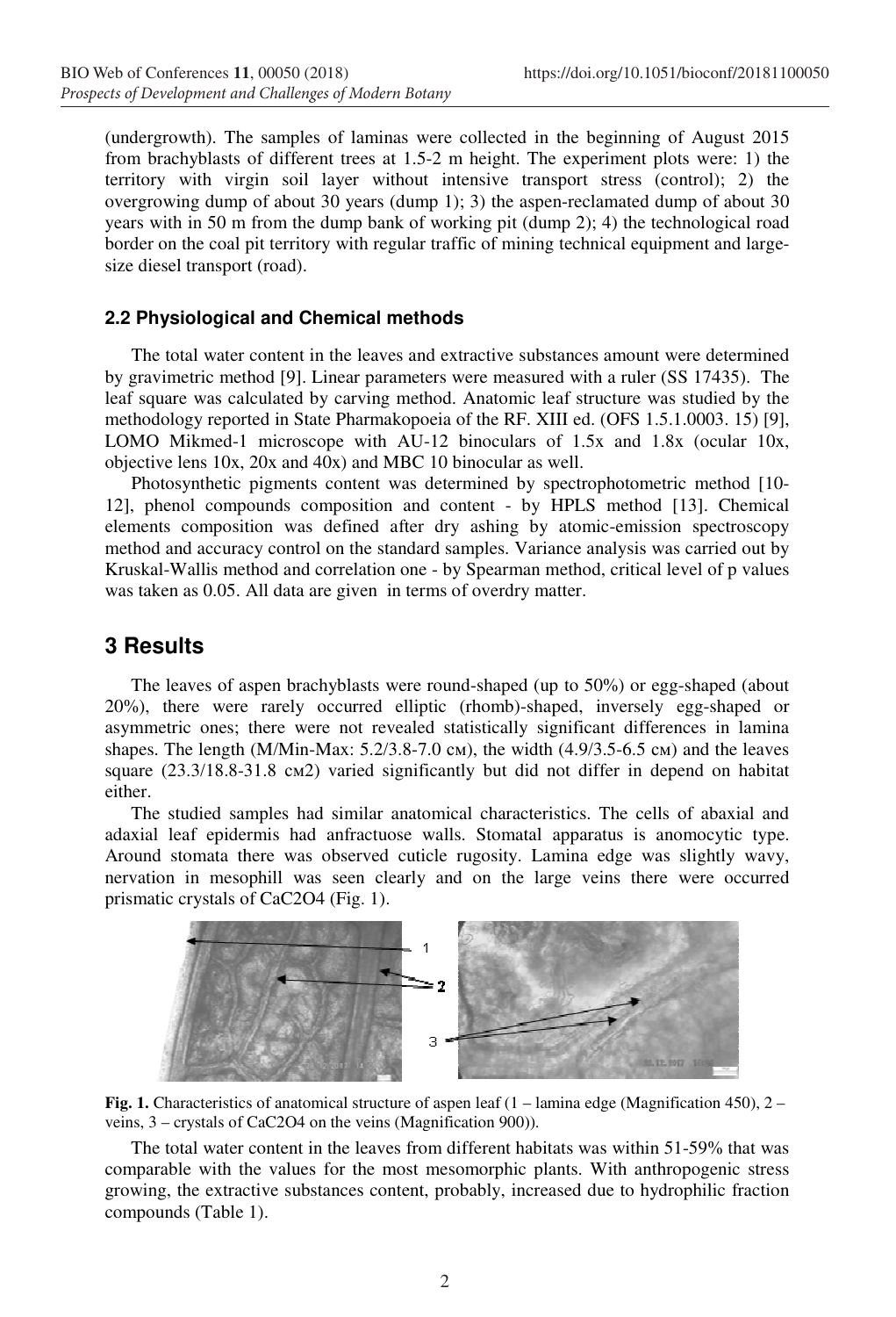In aqueous-alcoholic extracts of aspen leaves we revealed from 20 to 27 compounds of phenol origin with 4 dominating flavonol glicosides (including hyperoside, rutin and astragaline) and 6 components of phenol carbonic acids (including gallic acid, clorogenic and cinnamic ones).

| Content                            | Control       | Dump 1          | Dump 2          | Road           |
|------------------------------------|---------------|-----------------|-----------------|----------------|
| Total soluble matters<br>(acetone) | $11,8+0,5$    | $11,7+0,4$      | $12,2\pm0,3$    | $15,3 \pm 0.8$ |
| Hydrophilic<br>compounds           | $5.9 \pm 0.8$ | $7.5 \pm 0.6$   | $7,4\pm0.6$     | $10,4\pm 0.7$  |
| Chlorophylls                       | $0,52\pm0,06$ | $0.40 \pm 0.03$ | $0.35 \pm 0.04$ | $0,42\pm0,03$  |
| Carotenoids                        | $0,17\pm0,02$ | $0,14\pm0,01$   | $0,12\pm0,01$   | $0,15\pm0,01$  |
| Flavonoids                         | $3,1\pm0,2$   | $2,2\pm0,2$     | $4,0\pm0,2$     | $2,7\pm0.2$    |
| Phenolic acids                     | $0,53\pm0.09$ | $0,81\pm0,14$   | $1,31\pm0,27$   | $1,62\pm0,23$  |

**Table 1.** Content of extractive substances, photosynthetic pigments and phenol compounds in aspen leaves (M±S), % per overdry weight.

Chemical elements composition of *P. tremula* leaves from disturbed habitats did not differ. While comparing with the samples taken from the control plot, there were not revealed statistically significant difference in the content of the main plant nutrition elements of N, P, K. "Microelements" concentration (mg/kg) also changed within the same values: B (40-170), Co (0.9-1.6), Cu (5-8), Mo (0.1-0.4) and Zn (120-260) as well as that of some other chemical elements including "toxic" ones: Sn (0.4-1.2), Cd (0.7-1.9), Ni (2.5- 4.8), Sr (40-170) and Mg (1800-4200) (Fig. 2).



**Fig. 2.** Content of some chemical elements of *P. tremula* leaves from disturbed habitats, mg/kg (1 – disturbed ecotopes, 2 – control plot).

## **4 Discussion**

The study results of anatomic and morphological characteristics of the aspen undergrowth brachyblasts leaves in the conditions of "Kedrovskiy" coal pit generally correlate with the reported data [14], but they are more variable. The total content of photosynthetic pigments in the aspen leaves from anthropogenically disturbed habitats decreased that confirmed reported information [4-6], besides that, there were observed increasing of pigments share in the amount of substances extracted with weakly polar extractant (acetone) [3].

According to reported data, in the aspen leaves there were revealed more than 20 of phenic compounds, including flavonoids (hyperoside, rutin, quercitrin, isoquercitrin,